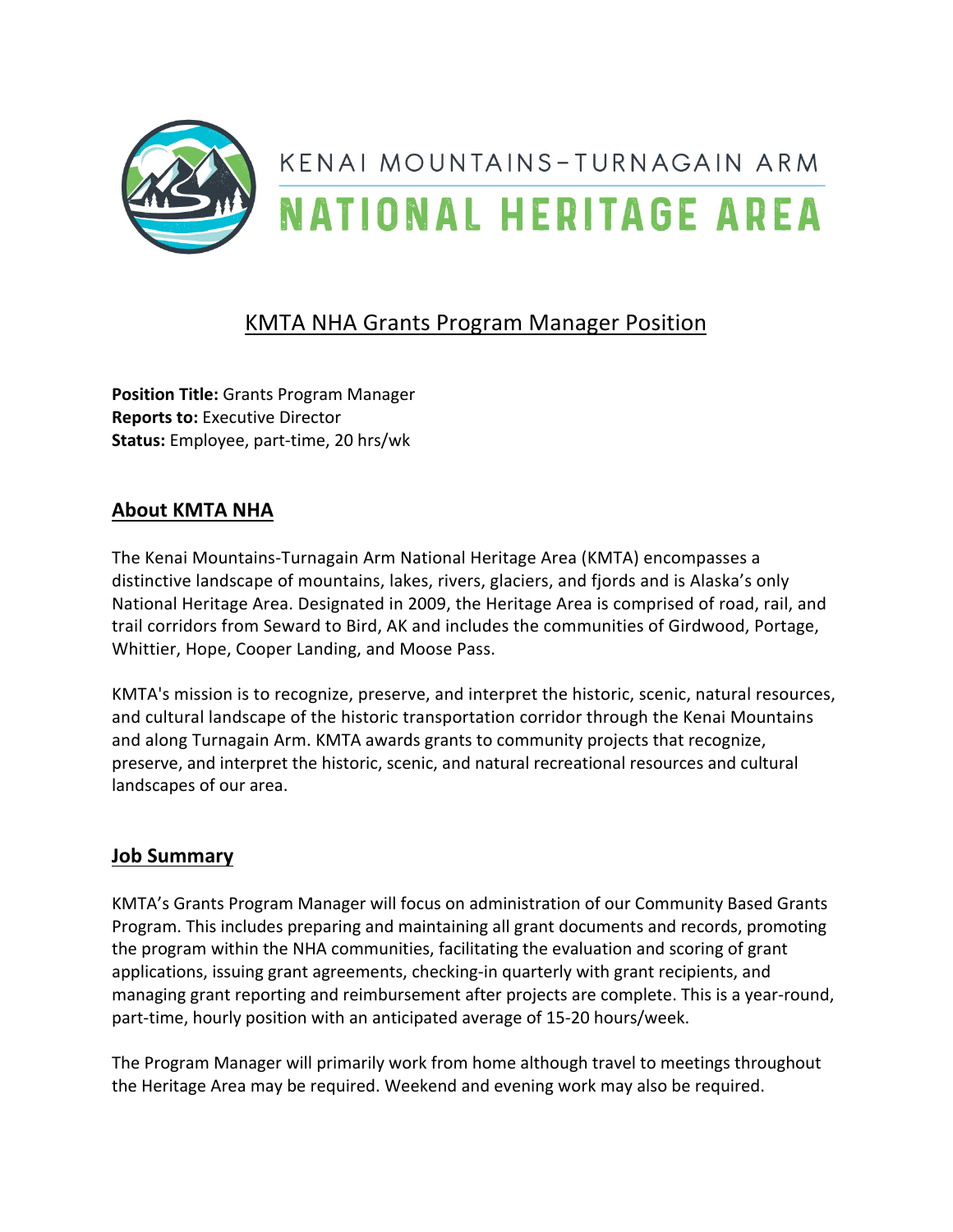The position is funded by the National Heritage Area Program and may alter due to circumstances surrounding funding.

Compensation is \$27/hour; benefits include 6 paid holidays, paid-time off, Simple IRA with 3% company match, and a technology equipment stipend.

# **Job Duties/Responsibilities**

### **Grant Administration**

- Administer KMTA Grant program in compliance with 2CFR200 Uniform Administrative Requirements
- Prepare & update all grant application documents and reporting requirements.
- Manage annual grant application opening and closing
- Manage grant evaluation process with KMTA Board Members
- Perform Risk Assessments and implement monitoring component
- Prepare and issue new grant agreements
- Check-in quarterly with grant recipients on project status
- Process grant reimbursement requests throughout the year
- Process mini-grants (field trips and training scholarships) on a rolling basis
- Process change requests in scope, budget or timeline from grantees
- Ensure accurate and updated record-keeping
- Assist Executive Director with grant program budget and board packet prep.
- Assist potential grantees with application questions and reporting requirements
- Strategically develop and improve grant program(s)

## **Grant Outreach/Education to NHA Communities:**

- Update & Maintain accurate grant information on KMTA's website
- Update & maintain a current webinar recording on grant applications & reimbursement
- Promote KMTA's grant program with community historical societies, museums, schools and other community groups
- Connect with stakeholders and foster relationships in KMTA NHA communities

# **Qualifications**

The successful applicant will be expected to demonstrate the following competencies:

- Excellent communication skills, both written and verbal
- Bachelor's degree preferred, but significant related work experience may be accepted in lieu of degree
- Excellent organizational skills with a knack for paying special attention to detail